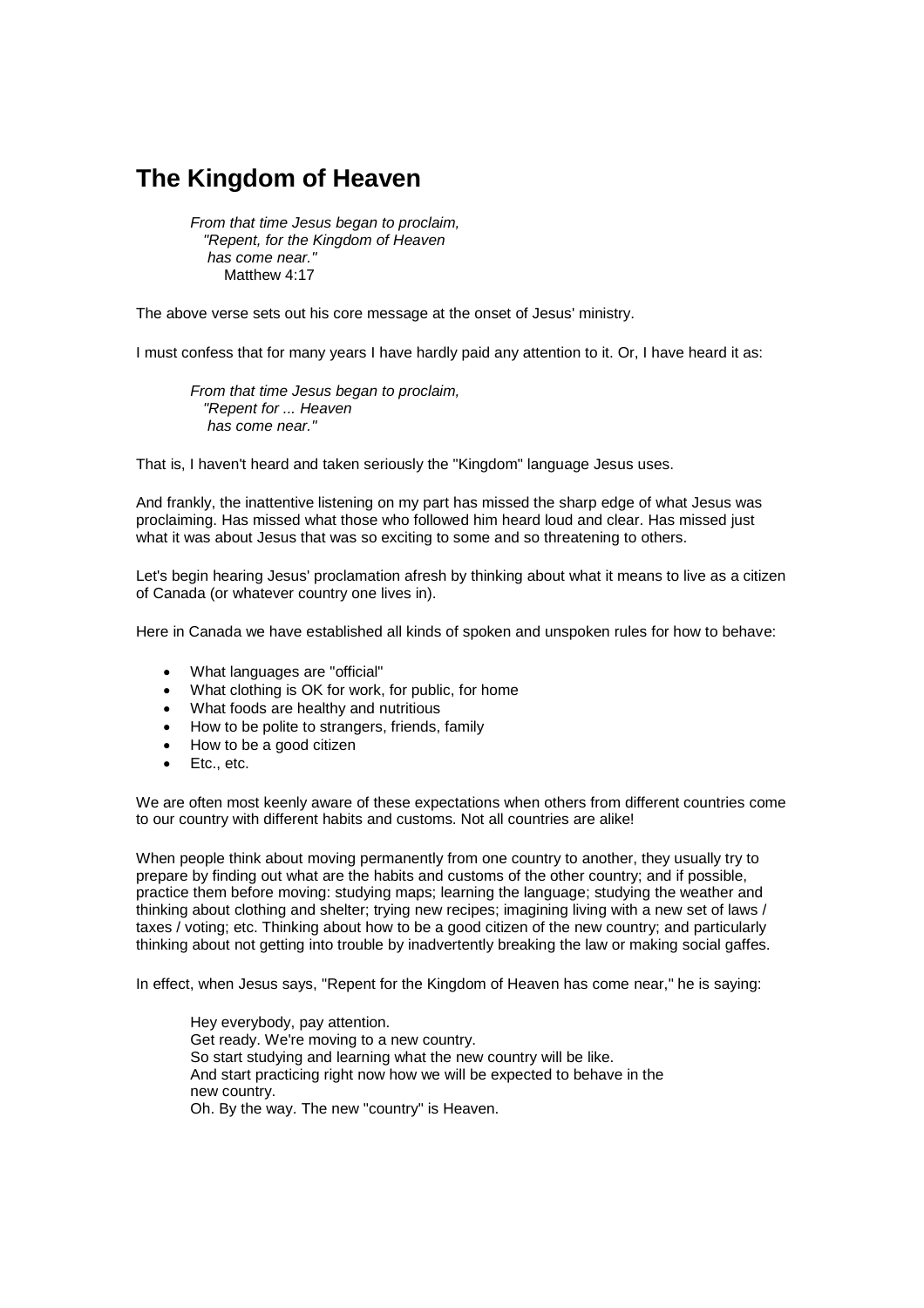And. Ready or not; like it or not; it is on the way. It is where we all are going. There will be consequences.

From this point on, we can just about understand everything that Jesus says and does as teaching us about how the Kingdom of Heaven is different than the Kingdom of his day (and of ours), and what we must do **NOW** in order to be ready when the time comes to move.

In Matthew, there are about 30 times where Jesus explicitly refers to the Kingdom of Heaven.

I found it helpful to quickly scan through a summary of these passages because it gives a good overall grasp of what Jesus is getting at:

- 1. Matt 5:3 Blessed are the poor in spirit, for theirs is the Kingdom of Heaven
- 2. Matt 5:10 Blessed are those who are persecuted for righteousness' sake, for theirs is the Kingdom of Heaven
- 3. Matt 5:19 Therefore, whoever breaks one of the least of these commandments (of Moses and the prophets), and teaches others to do the same, will be called least in the Kingdom of Heaven; but whoever does them and teaches them will be called great in the Kingdom of Heaven.
- 4. Matt 5:20 For I tell you, unless your righteousness exceeds that of the scribes and Pharisees, you will never enter the Kingdom of Heaven.
- 5. Matt 6:10 Our Father in heaven, hallowed be your name. Your kingdom come, you will be done as it is in heaven.
- 6. Matt 7:21 Not everyone who says to me, "Lord, Lord," will enter the Kingdom of Heaven, but only the one who does the will of my Father in Heaven.
- 7. Matt 8:11 When Jesus heard (the Roman Army officer), he was amazed (at the officer's faith in him). I tell you, many will come from east and west and will eat with Abraham and Isaac and Jacob in the Kingdom of Heaven.
- 8. Matt 10:7 (The mission of the twelve disciples) As you go, proclaim the good news, "The Kingdom of Heaven has come near."
- 9. Matt 11:11 Truly I tell you, among those born of women no one has arisen greater than John the Baptist; yet the least in the Kingdom of Heaven is greater than he.
- 10. Matt 13:11 (The disciples ask Jesus why he uses parables.) He answered, "to you it has been given to know the secrets of the Kingdom of Heaven, but to them it has not been given."
- 11. Matt 13:24 The Kingdom of Heaven may be compared to someone sowed good seed in his field; but while everybody was asleep, an enemy came and sowed weeds among the wheat, and then went away.
- 12. Matt 13:31 The Kingdom of Heaven is like a mustard seed that someone took and sowed in his field; it is the smallest of seeds, but when it is grown it is the greatest of shrubs and becomes a tree.
- 13. Matt 13:31 The Kingdom of Heaven is like yeast that a woman took and mixed in with three measures of flour until all of it was leavened.
- 14. Matt 13:44 The Kingdom of Heaven is like treasure hidden in a field, which someone found and hid; then in his joy he goes and sells all that he has and buys that field.